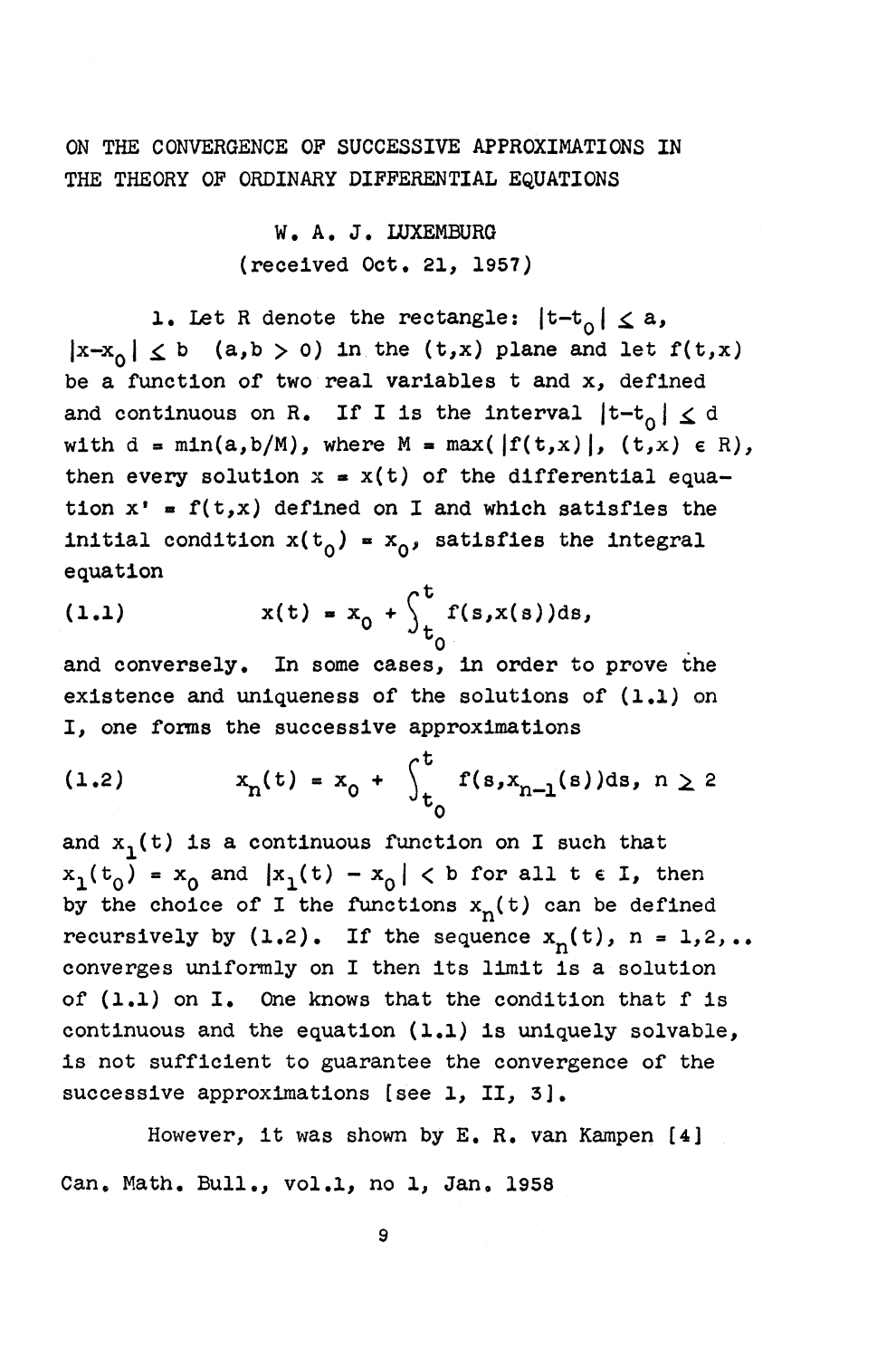that the continuity of f together with the Nagumo-Perron uniqueness condition,

(N-P) 
$$
|f(t,x_1) - f(t,x_2)| \le k |t-t_0|^{-1} |x_1-x_2|
$$
,  
\n $(t,x_1), (t,x_2) \in R$  and  $k \le 1$ ,

are sufficient conditions for the uniform convergence of the successive approximations, but this is no longer true if  $k > 1$  ([3]). In this case M.A. Krasnoselskii and S.G. Krein [5] recently showed that if the function f moreover satisfies a Lipschitz condition of order **<\* (0 <** *o(* **< i),** *i.e.,* 

 $|f(t,x_1) - f(t,x_2)| \leq A |x_1 - x_2|^2$ ,  $(t,x_1)$ ,  $(t,x_2) \in R$ and A a constant (independent of  $t$ ), then the equation (1.1) is uniquely solvable if  $k(1 - \alpha) < 1$ . With an example they also showed that this does not hold if  $k(1 - \alpha) > 1$ . The purpose of this note is to show that if f is continuous and satisfies the Krasnoselskii-Krein uniqueness condition

$$
(K-K) \begin{cases} |f(t,x_1) - f(t,x_2)| \le k|t - t_0|^{-1} |x_1 - x_2| \\ |f(t,x_1) - f(t,x_2)| \le A |x_1 - x_2|^{\alpha}, \\ (t,x_1), (t,x_2) \in R, \quad 0 \le k \le 1 \text{ and } k(1 - \alpha) < 1, \end{cases}
$$

the successive approximations are uniformly convergent. We will present two proofs of this fact, which we think are both of interest. The method of the proof we give in section 2 is related to one which was used for similar purposes in [2]. The other proof, which is given in section 3, is quite different,and proves the uniqueness at the same time. At the end of the paper we give an example to show that our theorem is no longer true if  $k(1 - \alpha) \geq 1$ .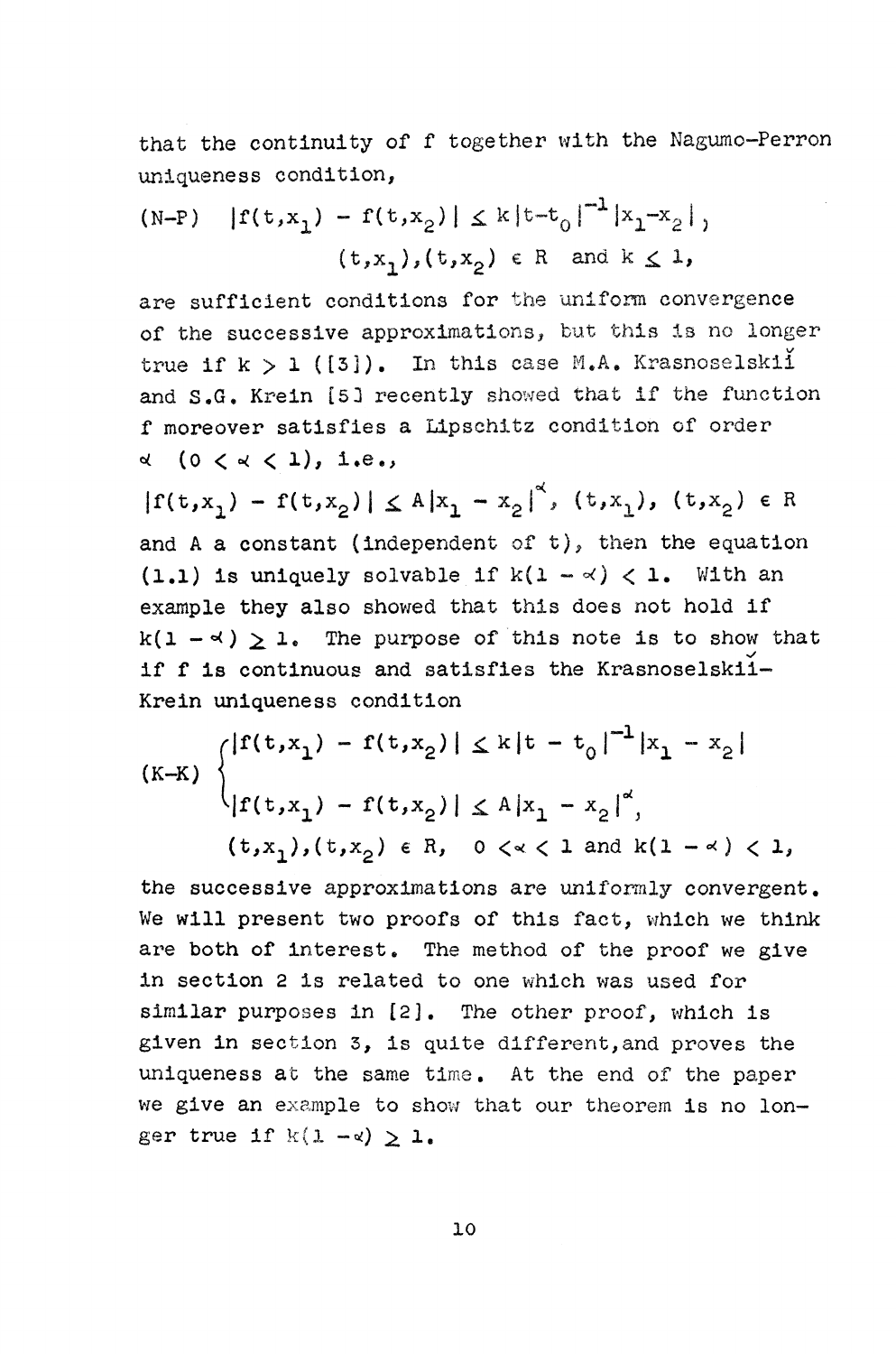2. Let R, f, a, b, M and d be as in 1, As we have to use the fact that the Krasnoselskii-Krein condition implies uniqueness we shall, for the sake of completeness, first present a proof of this fact.

THEOREM (M.A. Krasnoselskii-S.G. Krein[5]): If  $f(t,x)$  satisfies the condition  $(K-K)$  (see sec.1), then there exists at most one solution  $x = x(t)$  of (1.1) on I for which  $x(t_0) = x_0$ .

PROOF: First we remark that, if  $x_1(t)$  and  $x_0(t)$  are two solutions of (1.1) on I, then

$$
\lim_{t \to t_0} |t - t_0|^{-K} |x_1(t) - x_2(t)| = 0.
$$

Indeed, as  $\qquad \qquad \ldots$ 

$$
|x_1(t) - x_2(t)| \leq |\int_{t_0}^{t} |f(s, x_1(s)) - f(s, x_2(s))| ds|
$$

we obtain

$$
|x_1(t) - x_2(t)| \le 2M|t - t_0|,
$$

and hence, by the fact that f satisfies a Lipschitz condition of order  $\alpha$ , we have

$$
|x_1(t) - x_2(t)| \le A \int_0^t |x_1(s) - x_2(s)|^4 \, ds \le
$$
  

$$
\le A(2M)^4 (1+a)^{-1} |t-t_0|^{1+a} < A(2M)^4 |t-t_0|^{1+a}
$$

and by repeating this, we obtain  $|x_1(t) - x_2(t)| \le A^{1+1} \cdot \cdot \cdot + \cdot^{4}$   $\int (2M)^{4^{m+1}} |t-t_0|^{1+1} \cdot \cdot \cdot + \cdot^{4^{m+1}}$ for all m. Hence we have (2.1)  $|x_1(t) - x_2(t)| < A^{1/1 - \alpha} |t - t_0|^{1/1 - \alpha}$ . And  $k(1 - \gamma)$   $\langle$ 1 implies  $\lim_{t \to t_0} h^{(0)} = 0 + \lim_{t \to t_0} \frac{1}{t_0 + t_0}$ 

If we assume now that  $x^1(t) \neq x^2(t)$  on I, then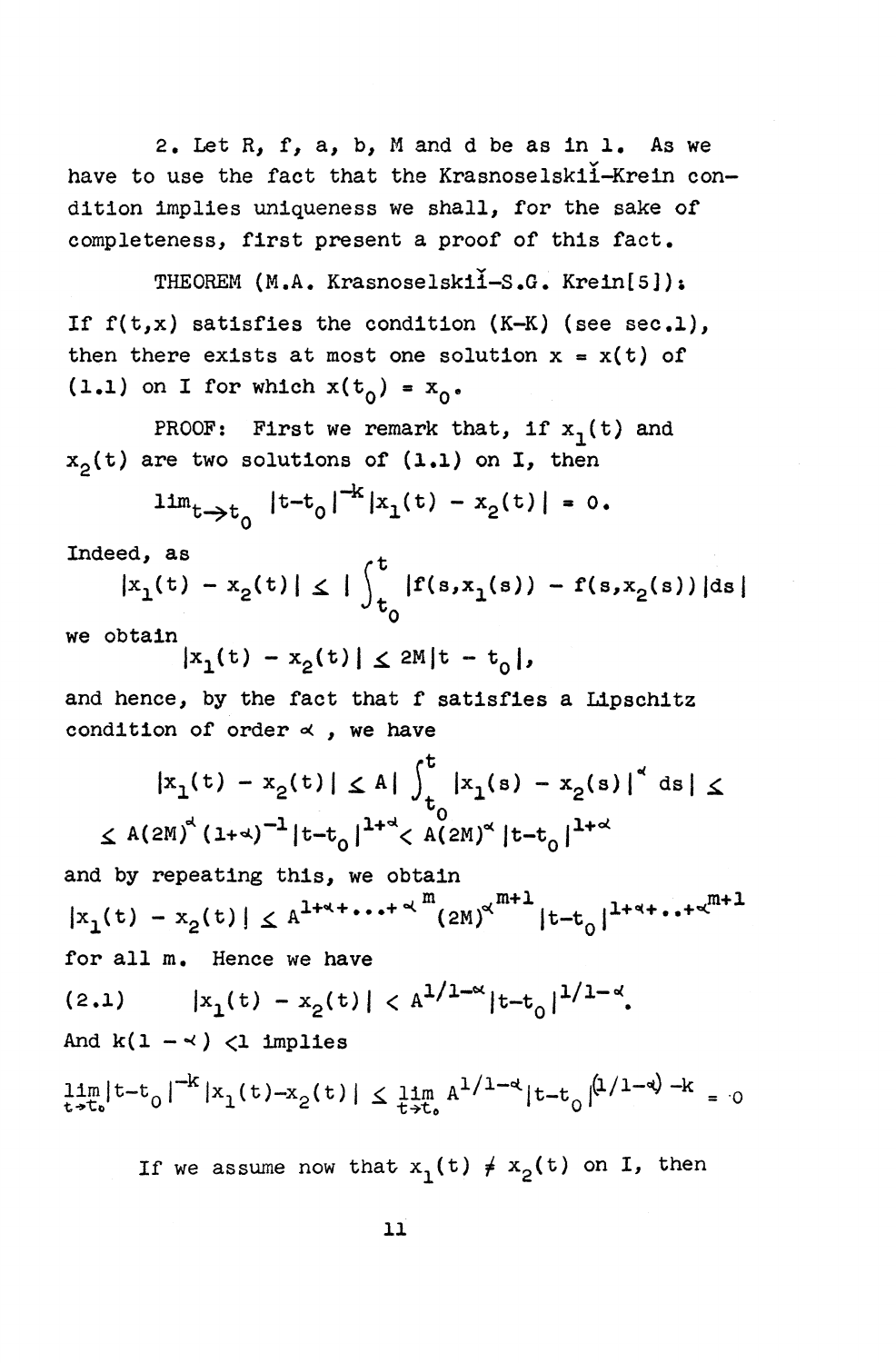there exists a  $t_1 \in I$  such that  $|t_1-t_0|^{-k}|x_1(t_1) - x_2(t_1)| = \max(|t-t_0|^{-k}|x_1(t)-x_2(t)|,$  $|t-t_{0}| \le d$  = p.

But then by the first part of the condition (K-K) we obtain the following contradiction

$$
\rho \leq |t_1 - t_0|^{-k} |\int_{t_0}^{t_1} |f(s, x_1(s)) - f(s, x_2(s))|ds| \leq |t_1 - t_0|^{-k}
$$
  
\n
$$
|\int_{t_0}^{t_1} k|s - t_0|^{k-1}|s - t_0|^{-k} |x_1(s) - x_2(s)|ds|
$$
  
\n
$$
< \rho |t_1 - t_0|^{-k} |\int_{t_0}^{t_1} k|s - t_0|^{k-1}ds| = \rho,
$$

and the proof is finished.

THEOREM. Let the function  $f(t,x)$  be defined on R and continuous there. If f satisfies the condition  $(K-K)$ , then the successive approximations  $(x_n(t))$  $(n = 1, 2, ...)$  defined by  $(1.2)$  converge uniformly on I to the solution  $x(t)$  of  $(1,1)$  on I.

PROOF: It follows from the definition (1.2) of the successive approximations that they satisfy the inequality

(2.2)  $|x_n(t_1) - x_n(t_2)| \leq M|t_1-t_2|$ 

for any  $t_1, t_2$  in the interval I. This implies that the set  $(x_n(t))$   $(n = 1,2,...)$  is a set of equicontinuous functions on I. Moreover, letting  $t_1 = t_0$ and  $t<sub>2</sub> = t in (2.2)$  we obtain

$$
|x_n(t)| \le M|t-t_0| + |x_n(t_0)| \le b + x_0
$$

and hence the set  $(x_n(t))$  is uniformly bounded on I. From Ascoli's theorem (see[1, Ch.1, sec.1]) it follows that there exists a subsequence  $(x_n)$   $(k = 1,2,...)$  $\mathbf{r}$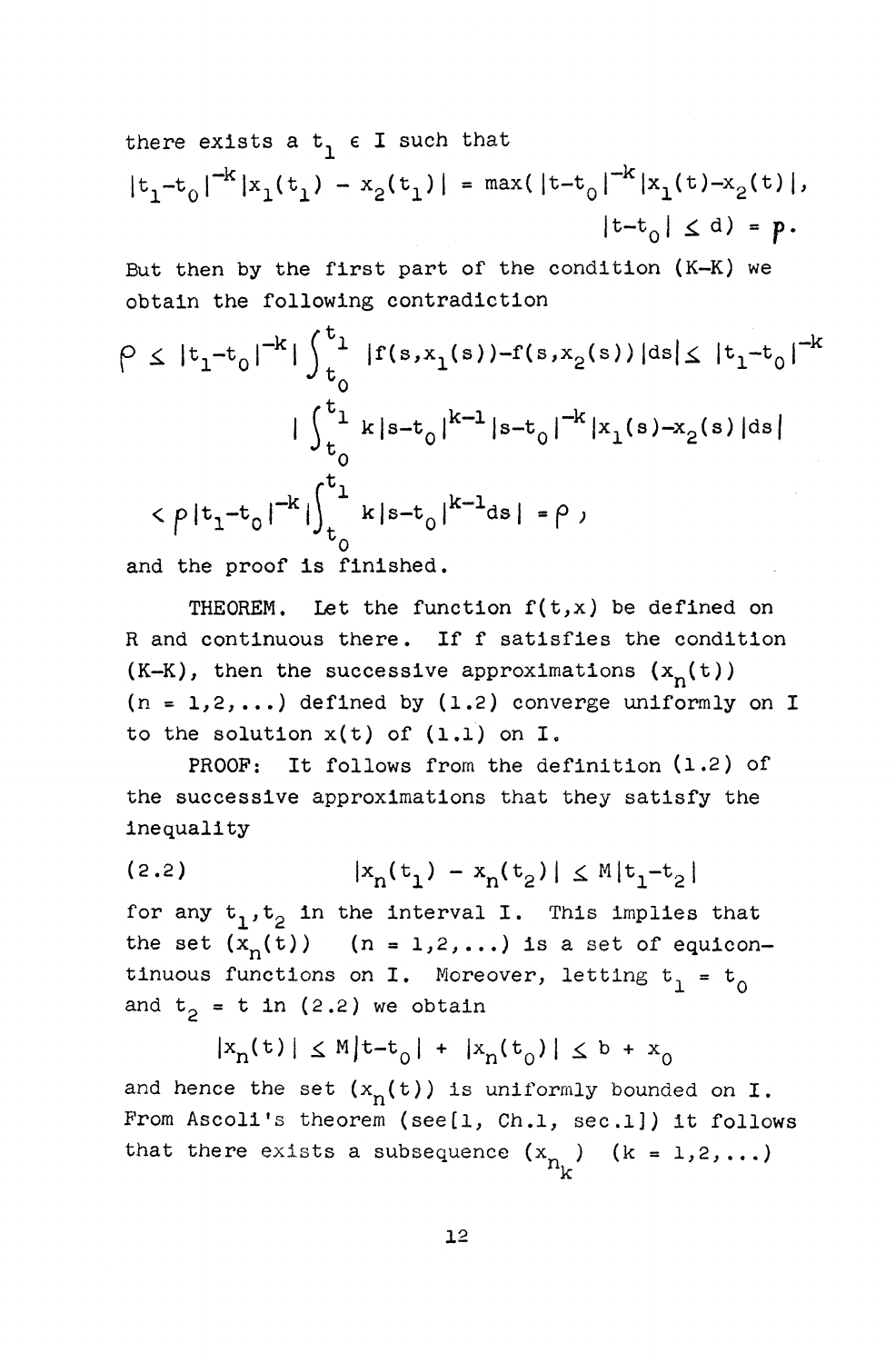which is uniformly convergent to a continuous function  $x(t)$  on I as  $k \to \infty$ . The subsequence  $(x_{n_k+1}(t))$ which satisfies

$$
x_{n_k+1}(t) = x_0 + \int_{t_0}^{t} f(s, x_{n_k}(s)) ds
$$

is uniformly convergent on I to a function  $\bar{x}(t)$  defined

by 
$$
\overline{x}(t) = x_0 + \int_{t_0}^{t} f(s, x(s))ds
$$

for **f is uniformly continuous on R. We shall show below however, that under the given conditions** 

$$
\lim_{n\to\infty}(x_{n+1}(t)-x_n(t))=0 \text{ on } I.
$$

**If** we assume this for a moment then we have also

 $\lim_{k \to \infty} (x_{n_k+1}(t) - x_{n_k}(t)) = 0$ and this implies  $\bar{x}(\theta = x(t))$  on I, that is,  $x(t)$  is a solution of (1.1). Because of the uniqueness, every solution of (1\*1), Because of the uniqueness, every  $s$  and  $s$  of  $\mathbf{w}$  and  $\mathbf{w}$  is convergent will tend to the same solution  $x(t)$ . This together with Ascoli's<br>theorem implies that every subsequence of  $(x_n(t))$ contains a subsequence which converges uniformly to  $x(t)$  and this in its turn implies that the sequence  $x(t)$  and this in its turn implies that the sequence  $(x - n)^2$  is under the uniformly convergent to  $x(y)$  on I. To complete our proof we have to show that

(2.3) 
$$
\lim_{n\to\infty} (x_{n+1}(t) - x_n(t)) = 0 \text{ on } I.
$$
 Because of the facts that  $|x_2(t) - x_1(t)| \le 2M|t-t_0|$  on I and f satisfies a Lipschitz condition of order we have  
 $|x_3(t) - x_2(t)| \le |\int_{t_0}^t |f(s, x_2(s)) - f(s, x_1(s))|ds|$   
 $\le A(2M)^{\alpha} (1+\alpha)^{-1} |t-t_0|^{1+\alpha} < A(2M)^{\alpha} |t-t_0|^{1+\alpha}$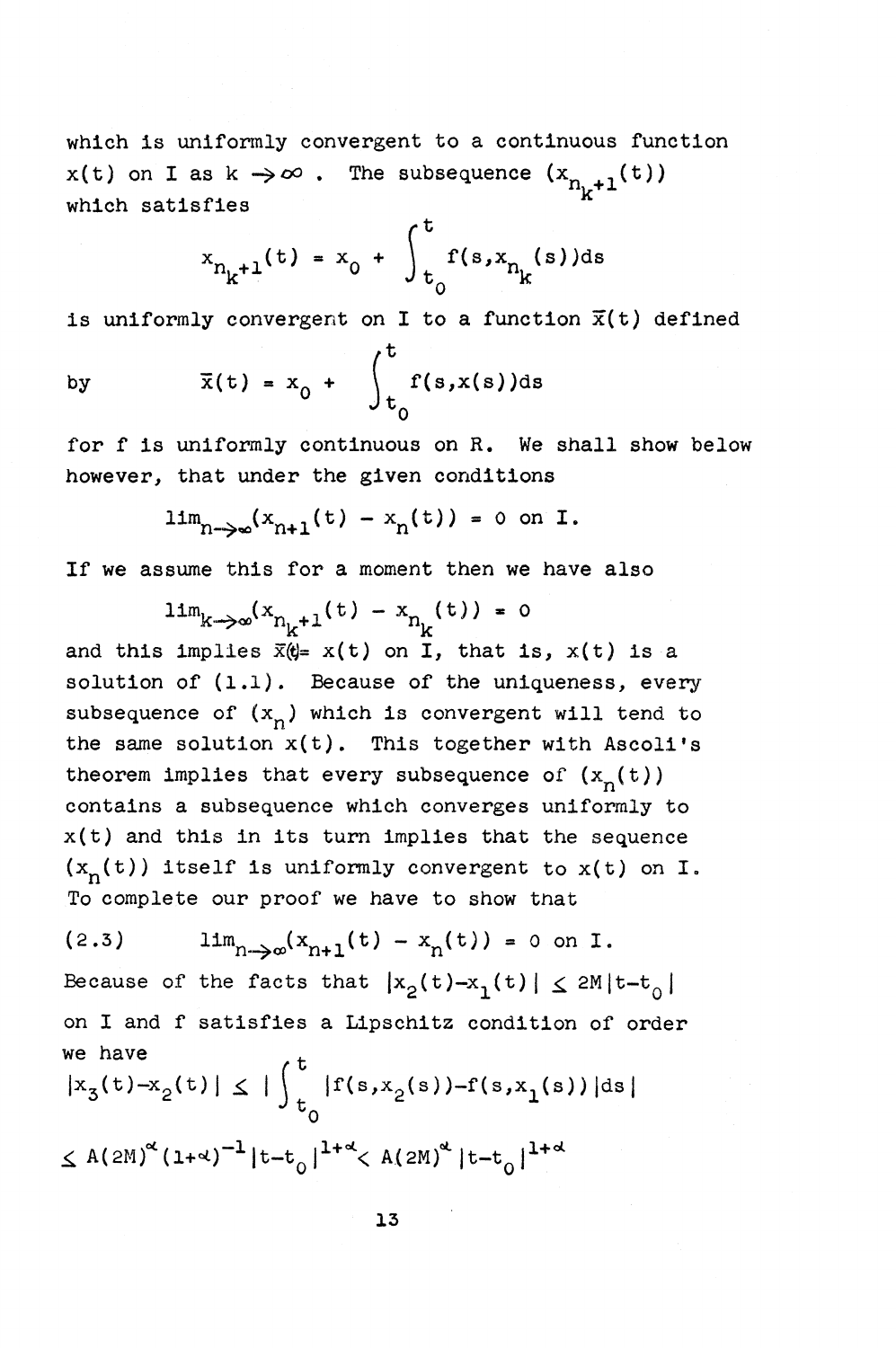and by repeating

$$
(2.4) |x_{m+1}(t) - x_m(t)| \le A^{1/1 - \alpha} (2M)^{\alpha^{m-1}} |t - t_0|^{1 + \alpha + \dots + \alpha^{m-1}}
$$
  
<  $C |t - t_0|^{1 + \alpha + \dots + \alpha^{m-1}}$ 

where  $C = A^{1/1-\alpha}$ max(2M,1). As  $k < (1-\alpha)^{-1}$  we can find a positive integer N(k) such that  $1+1+\cdots+1^{n-1} > k$ for all  $n > N(k)$ . Then (2.3) shows that for all  $n > N(k)$  we have

(2.5)  $|t-t_0|^{\frac{m}{m}} |x_{n+1}(t) - x_n(t)| < C|t-t_0|^{r}$ where C has the same meaning as in  $(2.4)$  and  $\beta = 1 + \ldots + x^{n-1}$   $\gg$  0. Hence if  $n \geq N$  we have  $(2.6)$   $\lim_{t \to \infty} |t-t_0|^{-K} |x_{n+1}(t) - x_n(t)| = 0.$ 

In the remaining part of the proof we shall restrict ourselves to the case that  $t_0 \leq t \leq t_0 + d$ , as the reasoning is similar for the case  $t_0 - d \leq t \leq t_0$ .

Put 
$$
y_1(t) = (t-t_0)^k \max((s-t_0)^{-k} |x_{N+1}(s) - x_N(s)|)
$$
,  
\t $t_0 \le s \le t$ )

and

(2.7) 
$$
y_{j+1}(t) = \int_{t_0}^{t} k(s-t_0)^{-1} y_j(s) ds
$$
 (j = 1,2,...).  
\nThen we have  
\n(2.8)  $0 \le y_{j+1}(t) \le y_j(t)$  (j = 1,2,...),  
\n(2.9)  $|x_{N+j}(t) - x_{N+j-1}(t)| \le y_j(t)$  (j = 1,2...),  
\n(2.10)  $lim(t-t_0)^{-k} y_1(t) = 0.$ 

To prove (2.8) we remark that by definition of  $y_1(t)$  we have  $y_1'(t) \ge k(t-t_0)^{-1}y_1(t)$  and hence  $y_1'(t) \ge y_2'(t)$  or  $y_1(t) \ge y_2(t)$  and this implies  $y_3(t) = \left( \frac{k(s-t_0)}{s} \right)^{-1} y_2(s) ds \leq \left( \frac{k(s-t_0)}{s} \right)^{-1} y_1(s) ds = y_3(t)$  $t_{\alpha}$   $\sigma$  *J* $t_{\alpha}$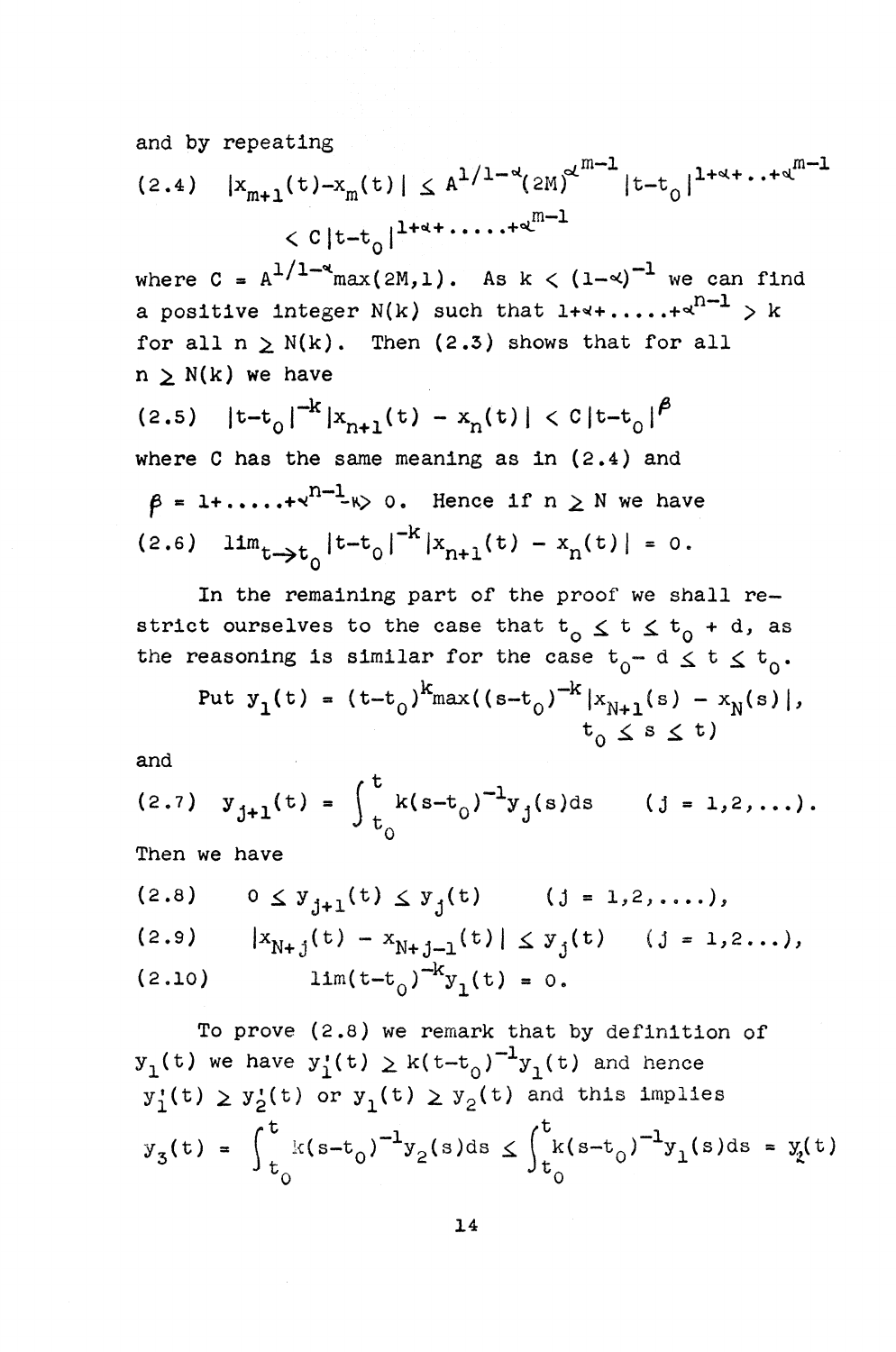and induction will prove (2.8).

For (2.9) we observe that  $y_1(t) \ge |x_{N+1}(t)-x_N(t)|$ , and this implies that

$$
|x_{N+2}(t) - x_{N+1}(t)| \le \int_{t_0}^{t} |f(s, x_{N+1}(s)) - f(s, x_N(s))| ds \le
$$
  

$$
\int_{t_0}^{t} k(s - t_0)^{-1} |x_{N+1}(s) - x_N(s)| ds \le \int_{t_0}^{t} k(s - t_0)^{-1} y_1(s) ds = y_1(t)
$$
  
and again induction will prove (2.9).

(2.10) follows from (2.5), because (2.5) implies  
\n
$$
(t-t_0)^{-k}y_1(t) = max((s-t_0)^{-k}|x_{N+1}(s)-x_N(s)|, t_0 \le s \le t)
$$
  
\n $\le C(t-t_0)^{\beta}, \beta > 0.$ 

From (2.8) it follows that the sequence  $y^{\dagger}_j(t)$  is decreasing, and hence it has a limit  $y(t) \geq 0$ , and by Lebesgue's theorem on dominated convergence we have

(2.11) 
$$
y(t) = \int_{t_0}^{t} k(s-t_0)^{-1} y(s) ds.
$$

Hence  $y(t)$  is an integral of the equation (2.12)  $y'(t) = k(t-t_0)^{-1}y(t), t_0 < t \le t_0 + d.$ As  $y(t) \leq y_1(t)$  we see by (2.10) that (2.13)  $\lim_{t \to t_0} (t-t_0)^{-n} y(t) = 0.$ Now the only solution of (2.12) which satisfies (2.13) is the zero solution; hence  $y(t) = 0$ . Then  $(2.9)$ implies (2.3) and the proof is completed.

3. Before giving another proof of our theorem we make the following preliminary remarks:

Let  $C(I)$  be the set of all continuous functions on the interval I ( $|t-t_0| \le d$ ). We define (3.1)  $\rho_{\lambda}(x_1,x_2) = \max(|t-t_0|^{-\lambda}|x_1(t)-x_2(t)|, |t-t_0| \le d,$  $\lambda \geq 0$ ,  $x_1, x_2 \in C(I)$ ,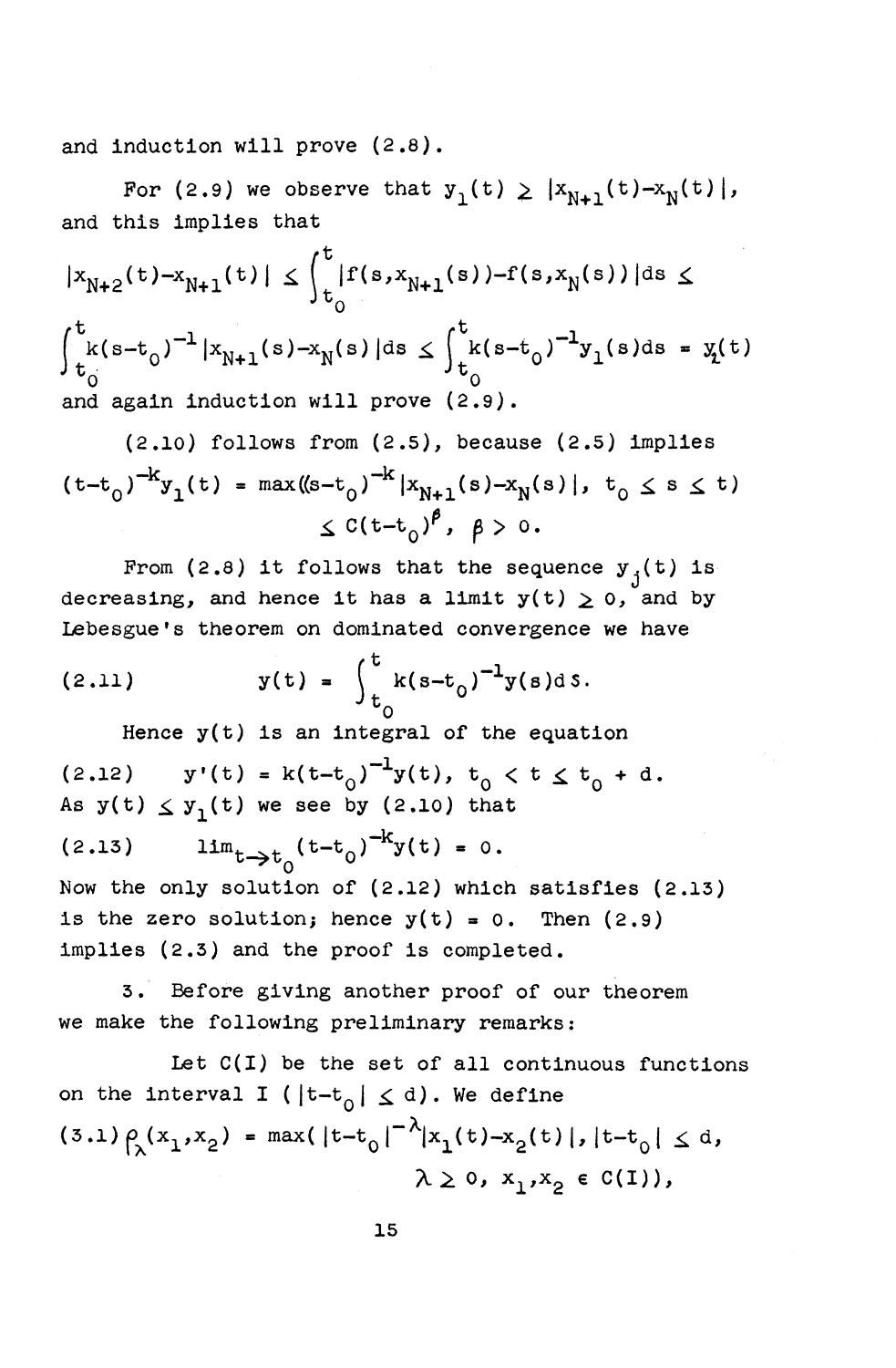and we put  $\rho = \rho$  which is the metric of uniform convergence in C(I). If  $\lambda > 0$  then  $\beta_{\lambda}$  is not necessarily finite for every pair of functions  $x_1^{},x_2^{}$   $\in C(I);$ however, we shall prove that  $\rho_{\lambda}$  has the following properties:

$$
(3.2) \rho_{\lambda}(x_1, x_2) = \rho_{\lambda}(x_2, x_1) \text{ and } \rho_{\lambda}(x_1, x_3) \leq \rho_{\lambda}(x_1, x_2) + \rho_{\lambda}(x_2, x_3);
$$

that is,  $\rho$  is a metric. (3.3)  $d^{-\lambda}\rho(x_1, x_2) \leq \rho_1(x_1, x_2)$  for all  $x_1, x_2 \in C(I)$ and hence  $\rho_{\chi}(x_1, x_2) = 0$  if  $x_1(t) = x_2(t)$  for all  $t \in I$ , (3.4)  $\lim_{n,m \to \infty} \beta(x_n, x_m) = 0$ implies there exists an  $x \in C(I)$  such that

$$
\lim_{n\to\infty}\rho(x_n,x)=0.
$$

We need only to prove  $(3:4)$  as  $(3.3)$  and  $(3.2)$ are evident. From

$$
\lim_{n,m\to\infty}\int_{\lambda}(x_n,x_m)=0
$$

it follows that there exists a subsequence, which we denote by  $y_n$ , such that  $\beta_\lambda$   $(y_{n+1}, y_n) < 2^{-n}$ . It is easy to see that the sequence  $y_n$  is uniformly convergent on I, and let its limit be  $x(t)$ . Then as

$$
x(t) - y_n(t) = \sum_{k=n}^{\infty} (y_{k+1} - y_k)
$$
  
we obtain that  

$$
\rho_{\lambda}(x, y_n) \le \sum_{k=n}^{\infty} \rho_{\lambda}(y_{k+1}, y_k) \le 2^{1-n}
$$

and hence  $\lim_{n\to\infty} \rho(x,y_n) = 0$ . By  $(3.2)$  we have

 $\lim_{n\to\infty} \int_{\lambda}^{x, x_n}$   $\leq \lim_{n\to\infty} (\int_{\lambda}^{x, y_n}) + \int_{\lambda}^{y_n} (y_n, x_n) ) = 0,$ which proves (3.4).

Let now f, R, M and d again be as in 1.  $p > 1$ is a number such that  $pk(1-\alpha) < 1$  (such a p exists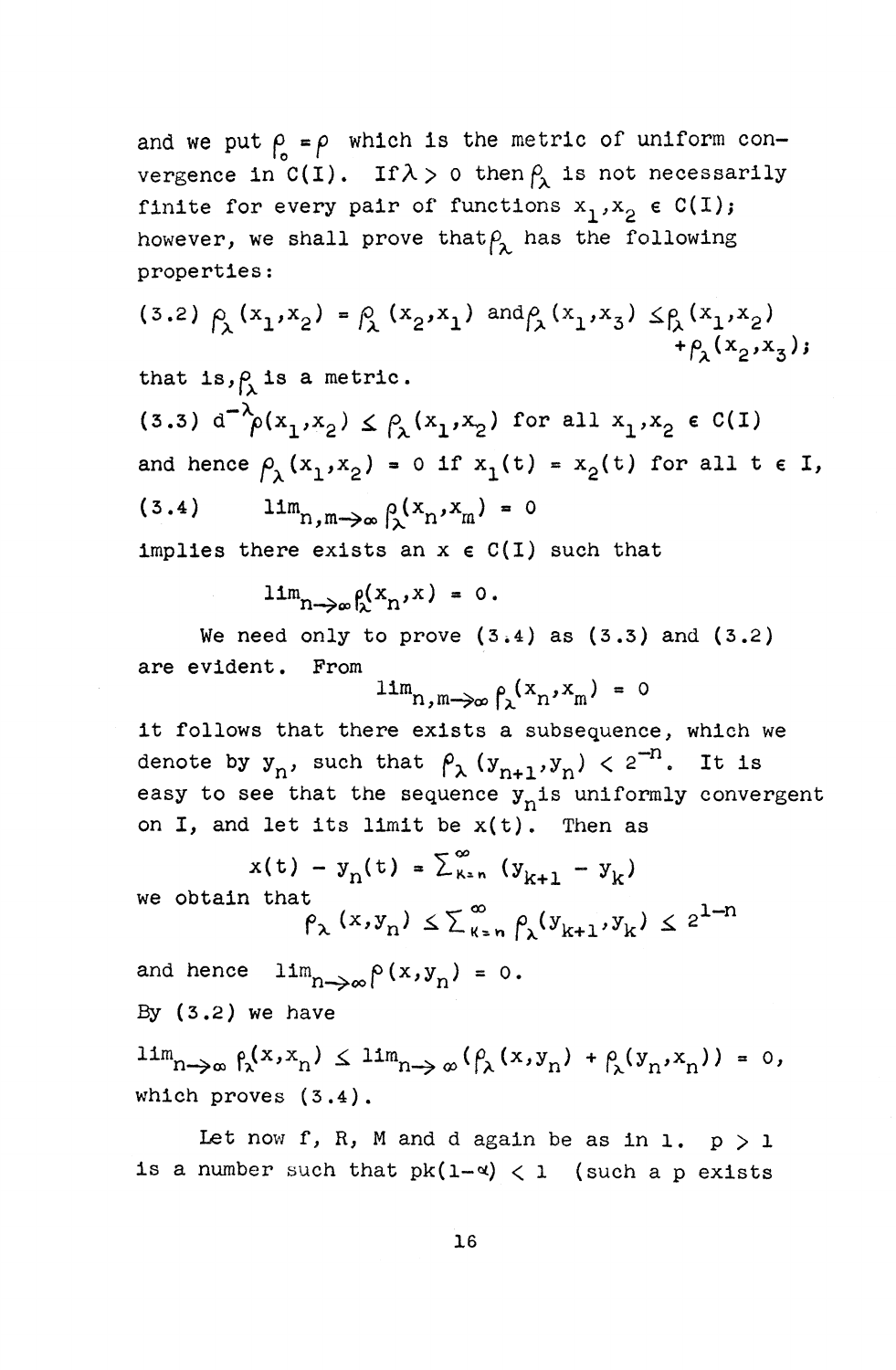as  $k(1-\alpha) < 1$ . By (2.5) we see that there exists an index  $N(pk)$  such that for all  $n \ge N(pk)$ ,

(3.5)  $|t-t_0|^{-pK} |x_{n+1}(t) - x_n(t)| \leq C |t-t_0|^{r},$ where  $\gamma = 1 + \dots + x^{n-1} - pk > 0$ . This implies that for all  $n \ge N(pk)$ ,  $\rho_{\lambda}(x_{n+1}, x_n)$  is finite with  $\lambda = pk$ . Let  $A(x) = x_0 + \int_a^b f(s,x(s))ds$ , and assume that  $\mathfrak{r}_0$  $x_1, x_2 \in C(I)$  such that  $\rho_\lambda(x_1, x_2) < \infty$  with  $\lambda = \mathrm{pk}$ . Then, by the first part of the condition (K-K) we have  $|A(x_1) - A(x_2)| \leq \int_{t_1}^{t} |f(s,x_1(s)) - f(s,x_2(s))|ds$  $\leq$  |  $\int_{0}^{3} k|s-t_0|^{-1}|x_1(s) - x_2(s)|ds|$  $=$   $|\int_{\mathbb{R}} k|s-t_0|^{pK-1}|s-t_0|^{-pK}|x_1(s) - x_2(s)|ds|$ **J t o**   $\leq \beta(x_1, x_2) | \int_{a}^{b} k |s-t_0|^{pk-1} ds = k(pk)^{-1} |t-t_0|^{pk} \beta(x_1, x_k).$ Hence  $|t-t_0|^{-pk}$   $|A(x_1) - A(x_2)| \leq p^{-1} \rho(x_1, x_2)$  with  $\lambda$  = pk or (3.6)  $\rho_1(A(x_1),A(x_2)) \leq q \rho_1(x_1,x_2), \lambda = pk, q = p^{-1} < 1,$ which shows that the operator A with respect to the metric  $\rho_{\lambda}$ ,  $\lambda$  = pk, behaves like a contraction. If now 1 is a positive integer and  $n \ge N(pk)$  we have

$$
\rho_{\lambda}(x_{n+\ell}, x_n) \leq \sum_{i=1}^{\ell+1} \rho_{\lambda}(x_{n+1}, x_{n+1-\ell})
$$
  

$$
\leq q^{n-N}(\sum_{i=1}^{\ell-1} q^{\ell}) \rho_{\lambda}(A(x_N), x_N),
$$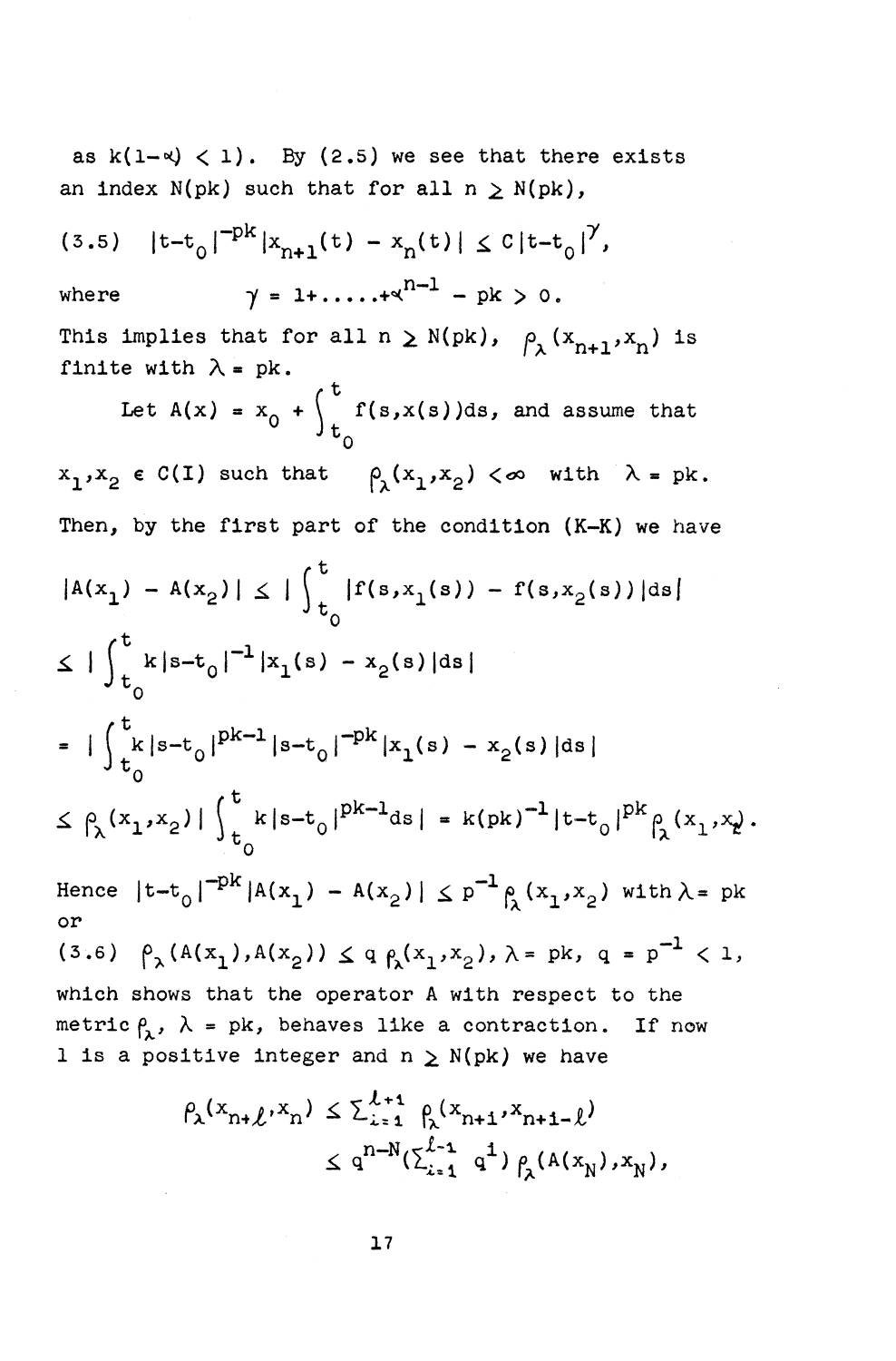$\lambda$  = pk or 0  $\leq$   $\lim_{n\to\infty} \log^{(x_{n+\ell}, x_n)}$  $\leq \lim_{n\to\infty} q^{n+1-N}(1-q)^{-1} \rho(A(x_N),x_N) = 0.$ <br>Hence by (3.4) there exists a x  $\epsilon$  C(I) such that  $n \rightarrow \infty$ k $n \cdot n$  $p_{\rm s}(A(x),x) \leq p_{\rm s}(A(x),x_n)+p_{\rm s}(x,x_n) < qp_{\rm s}(x,x_{n-1}) + p(x,x_n)$ for all n, implies  $\rho(A(x),x) = 0$ , and  $A(x) = x$  by  $(3.3)$ , which means that x is a solution of  $(1.1)$ . Here we have proved now that the successive approximations  $(1.2)$ converge not only uniformly to the solution of  $(1.1)$ , but even in the stronger sense of the metric  $\rho_{\lambda}$ . That the solution is unique follows from (3.6). Indeed if  $x_1, x_2$  are two different solutions of (1.1) then we have by (2.1) that  $\rho(s(x,x_2) < \infty$  for  $\lambda = \mathrm{pk}$ , and then (3.6) gives rise to the following contradiction:

$$
0 < \beta_{\lambda}(x_1, x_2) = \beta_{\lambda}(A(x_1), A(x_2)) < q \beta_{\lambda}(x_1, x_2) \quad (q < 1),
$$
\nwhich proves  $x_1 = x_2$ .

4. Example: Let  $f(t,x)$  be defined by

0  $(0 \le t \le 1, t^{1/1-\alpha} \le x < +\infty)$  $f(t,x) = \begin{cases} kt^{-\alpha/1 - \alpha} - kx/t & 0 \le t \le 1, & 0 \le x \le t^{1/1 - \alpha} \end{cases}$ kt<sup> $\alpha$ </sup>/<sup>1-4</sup> (0  $\leq$  t  $\leq$  1, - $\alpha$   $\lt$  x  $\lt$  0

on the domain  $0 \le t \le 1$ ,  $-\infty \le x < +\infty$ , where  $k > 0$ ,  $0 \le x \le 1$ . This function fis continuous and bounded by the constant k, and it is not very hard to see that f satisfies the following inequalities:

(1) 
$$
|f(t,x_1) - f(t,x_2)| \le (k/t)|x_1 - x_2|
$$
 (0 < t < 1),  
(11)  $|f(t,x_1) - f(t,x_2)| \le k|x_1 - x_2|^{\alpha}$  (0 < t < 1,  
 $-\infty < x_1, x_2 < +\infty$ ).

Let  $k(1-x) = \beta$  and consider the differential equation  $x' = f(t,x)$  (0  $\leq t \leq 1$ ,  $-\infty < x < +\infty$ ) with the initial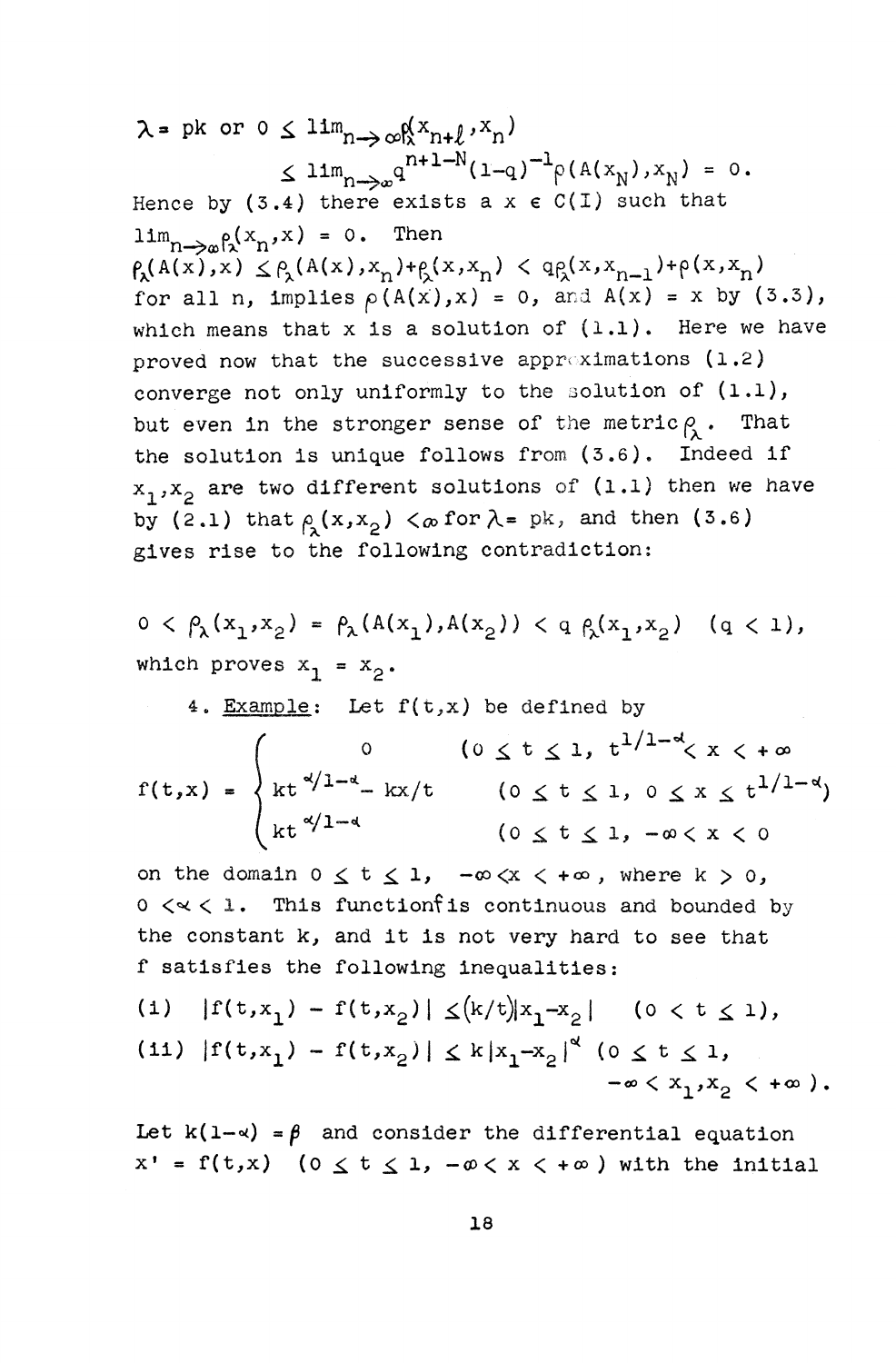point (0,0), The successive approximations (1.2) become, for  $0 < t < 1$  if  $x_1(t) = 0$  ( $0 \le t \le 1$ ), if  $\beta$  < 1 and  $\beta$  > 1,

$$
x_{n}(t) = (\beta - \beta^{2} + \dots + (-1)^{n+1} \beta^{n}) t^{1/1 - d}
$$
  
and if  $\beta = 1$   

$$
x_{2n-1}(t) = 0 \quad (n = 1, 2, \dots) \text{ and } x_{2n}(t) = t^{1/1 - d}
$$
  

$$
(n = 1, 2, \dots).
$$

This shows that if  $\beta = k(1-\alpha) < 1$  the successive approximations converge uniformly to the unique solution

 $(\lambda + \beta)^{-1} t^{1/1 - \alpha}$ .

If  $\beta = k(1-\alpha) = 1$ , there is no convergence at all; moreover, the functions  $x(t) = 0$  and  $x(t) = t^{1/1 - \alpha}$ are not solutions of the equation, since

 $0 \neq f(t,0) = kt^{1/1-\alpha}$  and  $(1-d)^{-1}t^{1/1-\alpha}$   $f(t,t^{1/1-\alpha}) = 0$ ; if  $\beta = k(1-\alpha) > 1$ , then the sequence  $x_n(t)$  is obviously divergent ( the equation however has also in this case the (unique) solution  $\beta(1+\beta)^{-1} t^{1/1-\alpha}$ ). Summing up, this example shows that if  $k(1-d) \geq 1$  our theorem is no longer true even if the equation is uniquely solvable .

## **REFERENCES**

- 1. E.A. Coddington and Norman Levinson, Theory of ordinary differential equations, (New York, 1955).
- 2. J. Dieudonne, Sur la convergence des approximations successives, Bull, Sci. Math., (2) 69 (1945),62-72.
- 3. E.K. Haviland, A note on the convergence of the successive approximations to the solution of an ordinary differential equation, Amer. J. Math., 54 (1932), 632-634.
- 4. E.R. van Kampen, Notes on systems of ordinary differential equations,Amer. J. Math., 63 (1941), 371-376.